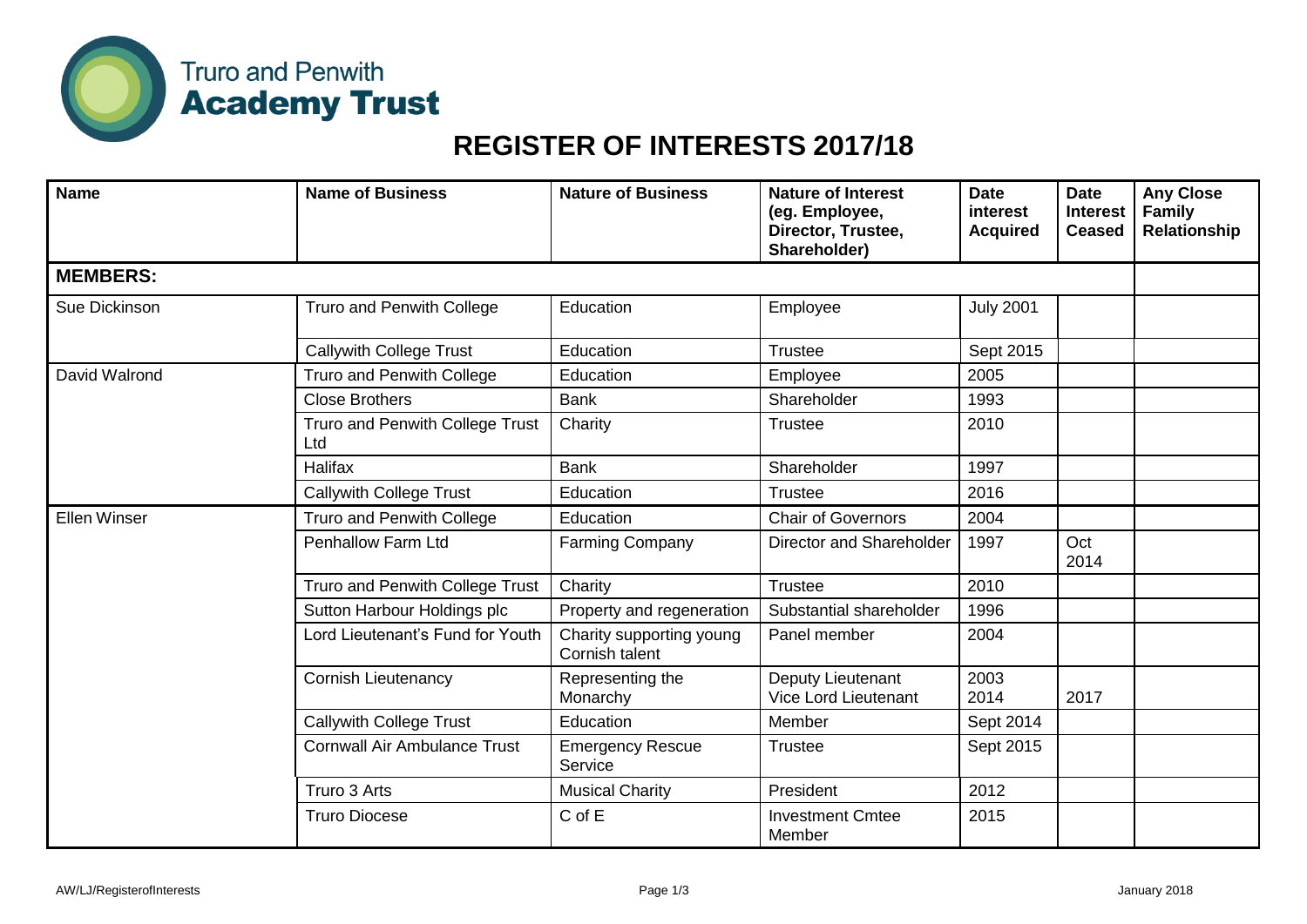| <b>Name</b>                                       | Term of<br>Office due<br>to end | <b>Name of Business</b>                                         | <b>Nature of Business</b>                                     | <b>Nature of Interest</b><br>(eg. Employee,<br>Director, Trustee,<br>Shareholder) | <b>Date</b><br><b>interest</b><br><b>Acquired</b> | <b>Date</b><br><b>Interest</b><br><b>Ceased</b> | <b>Any Close</b><br><b>Family</b><br>Relationship |
|---------------------------------------------------|---------------------------------|-----------------------------------------------------------------|---------------------------------------------------------------|-----------------------------------------------------------------------------------|---------------------------------------------------|-------------------------------------------------|---------------------------------------------------|
| <b>TRUSTEES/DIRECTORS:</b>                        |                                 |                                                                 |                                                               |                                                                                   |                                                   |                                                 |                                                   |
| Jenny Blunden<br><b>(TPAT Chief</b><br>Executive) | N/A                             | Truro and Penwith Academy Trust                                 | Education                                                     | Employee (Chief<br>Executive)                                                     | Sept 2015                                         |                                                 |                                                   |
|                                                   |                                 | Aluco Ecology Ltd                                               | <b>Ecological Consultancy</b>                                 | <b>Husband is Director</b>                                                        | 2005                                              |                                                 |                                                   |
|                                                   |                                 | Landewednack Primary School                                     | School                                                        | Governor                                                                          | Jan 2009                                          |                                                 |                                                   |
|                                                   |                                 | <b>Leading Schools South West</b>                               | Leadership Development                                        | Director                                                                          | Sept 2017                                         |                                                 |                                                   |
| <b>Robert Crossland</b>                           | Feb 2018                        | Truro and Penwith College                                       | Education                                                     | Governor                                                                          | Sept 2003                                         |                                                 |                                                   |
|                                                   |                                 | <b>White Gold Cornwall Community</b><br><b>Interest Company</b> | Young People                                                  | Director                                                                          | Mar 2013                                          |                                                 |                                                   |
|                                                   |                                 | Skoodyha                                                        | Victim Support<br>Domestic Violence/<br><b>Sexual Assault</b> | <b>Trustee</b>                                                                    | Mar 2013                                          | Oct<br>2017                                     |                                                   |
|                                                   |                                 | Office Police and Crime<br>Commissioner                         | <b>Criminal Justice</b>                                       | Independent member<br><b>Scrutiny Board</b>                                       | Aug 2013                                          | 2015                                            |                                                   |
| Sue Dickinson                                     | Feb 2018                        | Truro and Penwith College                                       | Education                                                     | Employee                                                                          | <b>July 2001</b>                                  |                                                 |                                                   |
|                                                   |                                 | <b>Callywith College Trust</b>                                  | Education                                                     | <b>Trustee</b>                                                                    | Sept 2015                                         |                                                 |                                                   |
| Anita Firth                                       | Dec 2019                        | Nil                                                             |                                                               |                                                                                   |                                                   |                                                 |                                                   |
| <b>Terry Lister</b>                               | Dec 2021                        | <b>Chacewater CP School</b>                                     | <b>Primary Education</b>                                      | <b>Chair of Governors</b>                                                         | 2006                                              |                                                 |                                                   |
| Alan Livingston                                   | March 2018                      | Kneehigh Theatre, Truro                                         | <b>Touring Theatre</b><br>Company                             | <b>Chair of Trustees</b>                                                          | Jan 2014                                          |                                                 |                                                   |
|                                                   |                                 | Lord Lieutenant's Fund for Youth                                | Charity supporting young<br>Cornish talent                    | Panel member                                                                      |                                                   |                                                 |                                                   |
|                                                   |                                 | <b>Cornish Lieutenancy</b>                                      | <b>Representing Monarchy</b>                                  | Deputy Lieutenant                                                                 |                                                   |                                                 |                                                   |
| Sarah Roby                                        | Aug 2019                        | Royal Cornwall Hospitals NHS<br><b>Trust</b>                    | Healthcare                                                    | Employee                                                                          | 2009                                              |                                                 |                                                   |
| David Walrond                                     | Feb 2018                        | Truro & Penwith College                                         | Education                                                     | Employee                                                                          | 2005                                              |                                                 |                                                   |
|                                                   |                                 | <b>Close Brothers</b>                                           | <b>Bank</b>                                                   | Shareholder                                                                       | 1993                                              |                                                 |                                                   |
|                                                   |                                 | Truro & Penwith College Trust Ltd                               | Charity                                                       | <b>Trustee</b>                                                                    | 2010                                              |                                                 |                                                   |
|                                                   |                                 | Halifax                                                         | <b>Bank</b>                                                   | Shareholder                                                                       | 1997                                              |                                                 |                                                   |
|                                                   |                                 | <b>Callywith College Trust</b>                                  | Education                                                     | <b>Trustee</b>                                                                    | 2016                                              |                                                 |                                                   |